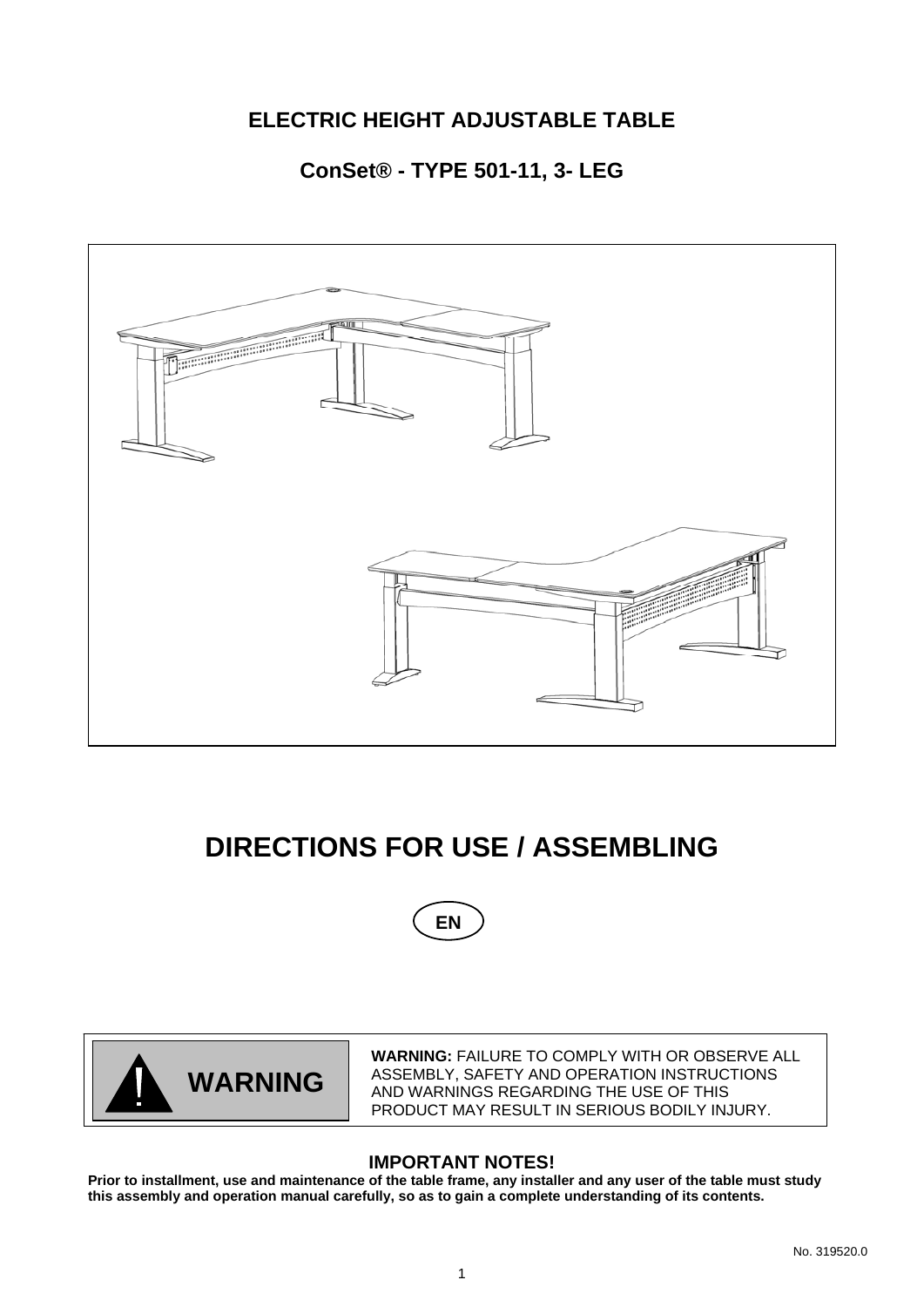#### **TABLE OF CONTENT**

- 1. SAFETY AND WARNINGS
- 2. USAGE
- 3. SET UP AND INSTALLATION
- 4. OPERATION
- 5. MAINTENANCE AND DEFECTS
- 6. TECHNICAL DATA
- 7. PARTS
- 8. ASSEMBLY DIRECTIONS
- 9. DECLARATION OF CONFORMITY

#### **1. SAFETY AND WARNINGS**

- This table complies with the prescribed safety regulations. Inappropriate use may cause damage to persons and table.
- Please read the operation manual prior to start using the table. It provides you with important information about safety, use, installation and maintenance of the table, and thus protecting you and your children and avoiding damage on the table.
- Please guard this operation manual and pass it on to any future owner!

#### **2. USAGE**

- The electromotive, height-adjustable tables are designed for workstations in dry work environments only. The table height is infinitely adjustable, so that it can be set to the most ergonomically suitable working level.
- They have not been designed for other purposes than those included in this manual, e.g. they are not to be used in areas of high humidity or dampness, nor for lifting people. Any other use is at one's own risk!
- **Do not crawl, lie or move around under the table frame, and do not sit or stand on the table frame.**
- **CHILDREN should only use the table when supervised by adults.**
- **Liability:** The manufacturer accepts under no circumstances warranty claims or liability claims for damages arising from improper use or handling of the table frame other than that described in this operation manual.

#### **3. SET UP AND INSTALLATION**

When the table has been assembled (see assembly instructions chapter 8) the adjustable feet are installed so that the table is level and does not shift. Then the table is connected to the 110-230 VAC outlet and the table is ready for use.

- Make sure that no cables can get jammed.
- Place the table in a safe distance from window frames, radiators, furniture etc. so that people do not get stuck.
- Do not place any objects above 55 cm underneath the table.
- When moving the table after it has been assembled, the table top needs to be removed. The table CANNOT be lifted by the tabletop.

#### **4. OPERATION**

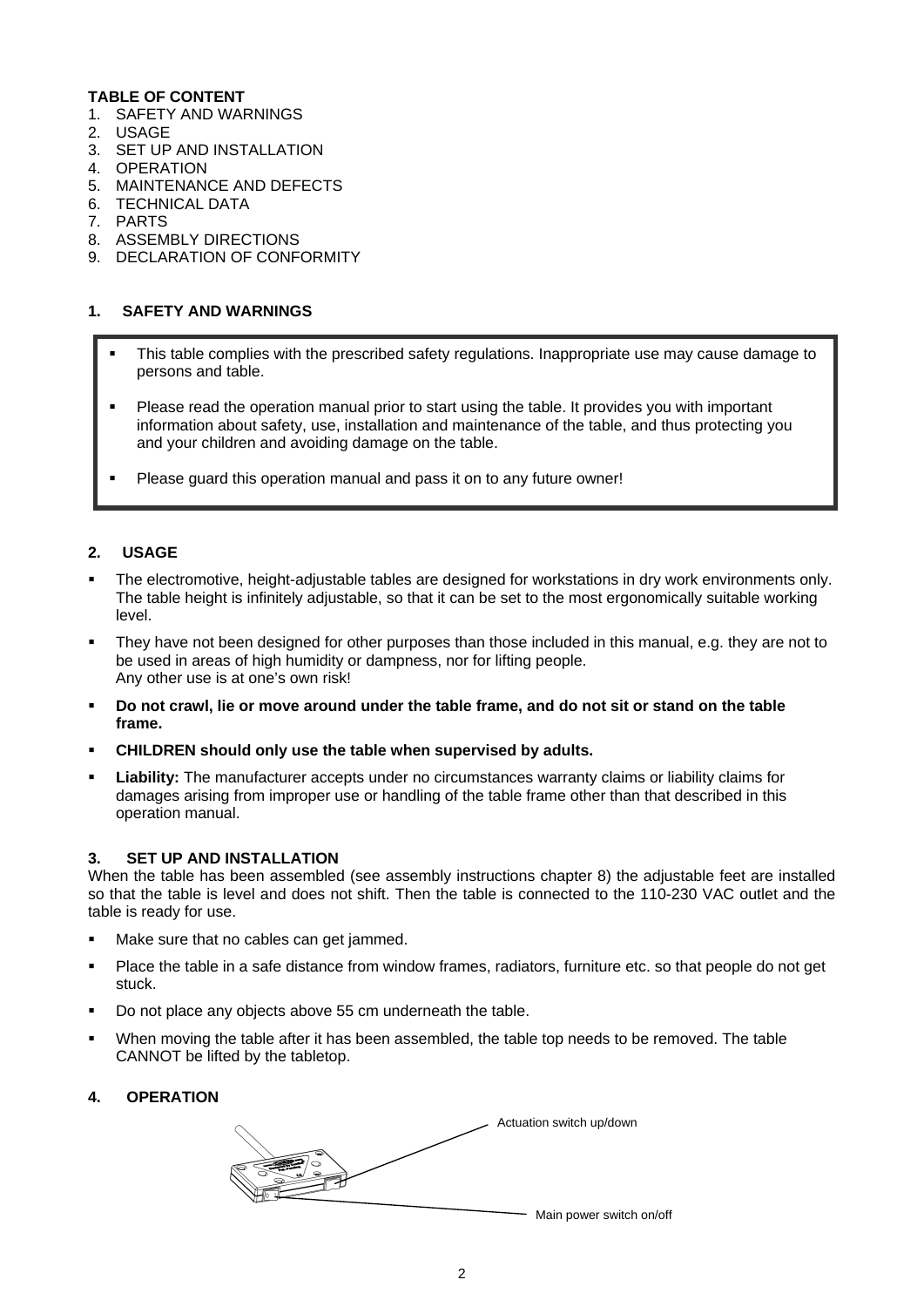#### **5. MAINTENANCE AND DEFECTS**

- The table does not require any maintenance by usage as described in chapter 2 in the directions for use.
- **The table is only to be cleaned with a wrung cloth.**
- **IF In the event of the occurrence of jarring sounds during operation, STOP using the table and please** contact the dealer.

#### **6. TECHNICAL DATA**

| Frame, materials and weights:                       | Steel, silver or black - Weight metal frame $\sim$ 73 - 80kg |
|-----------------------------------------------------|--------------------------------------------------------------|
| W                                                   | 160-240 cm                                                   |
| D                                                   | 160-240 cm                                                   |
| н                                                   | $65 - 121$ cm                                                |
| <b>V</b> (speed)                                    | $~28$ mm/sec.                                                |
| laaaal<br>$F_{\text{max}}$ = Max. Load on tabletop: | 150 kg                                                       |
| <b>Operation:</b>                                   | Rocker switches, Energy saving function                      |
| Voltage:                                            | 220-230 VAC / 50Hz or 110-100 VAC / 60Hz                     |
| <b>Consumption:</b>                                 | 120 Watt max., Standby AC cut off OW                         |





**7. PARTS** 

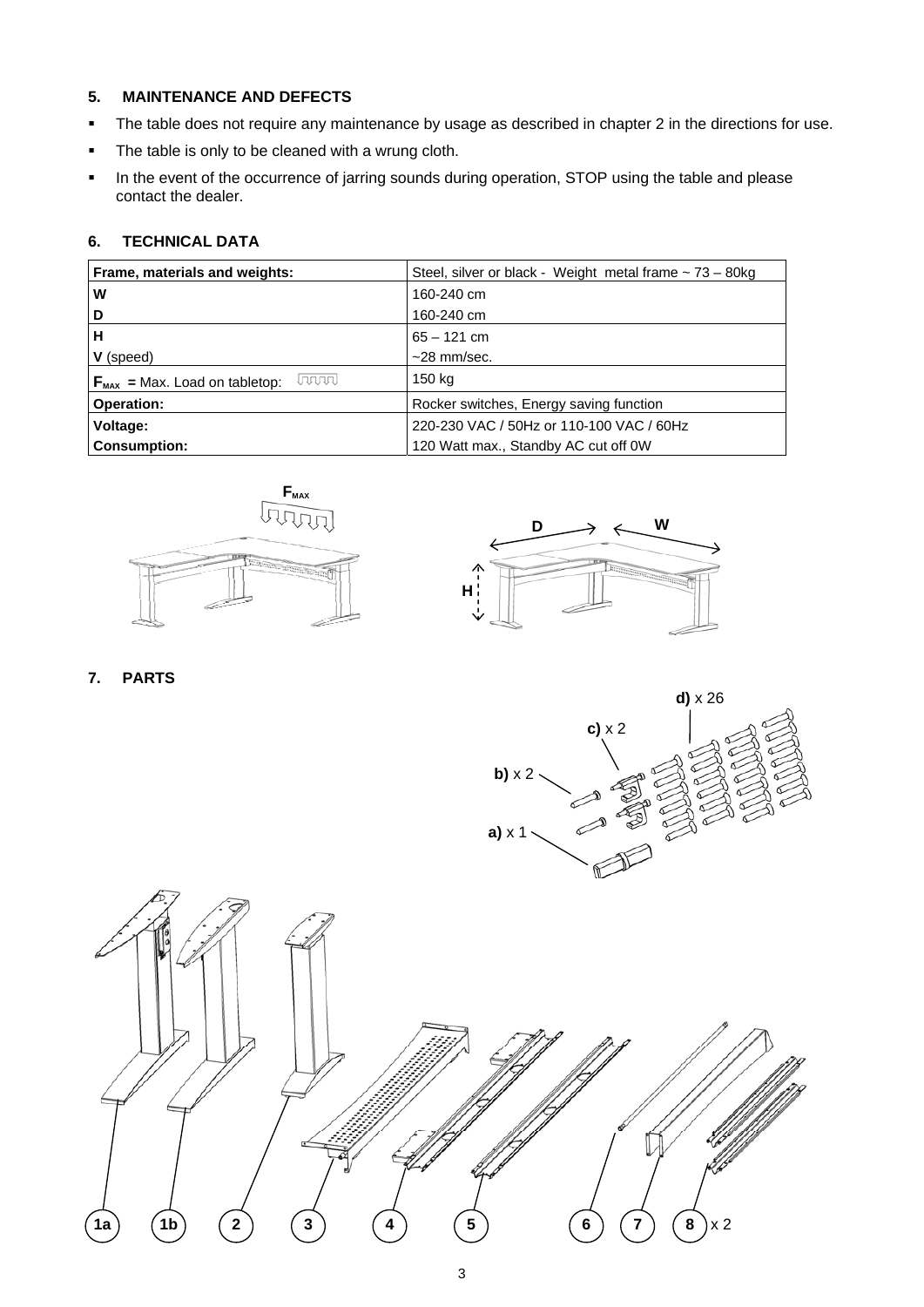## **8. ASSEMBLY DIRECTIONS**











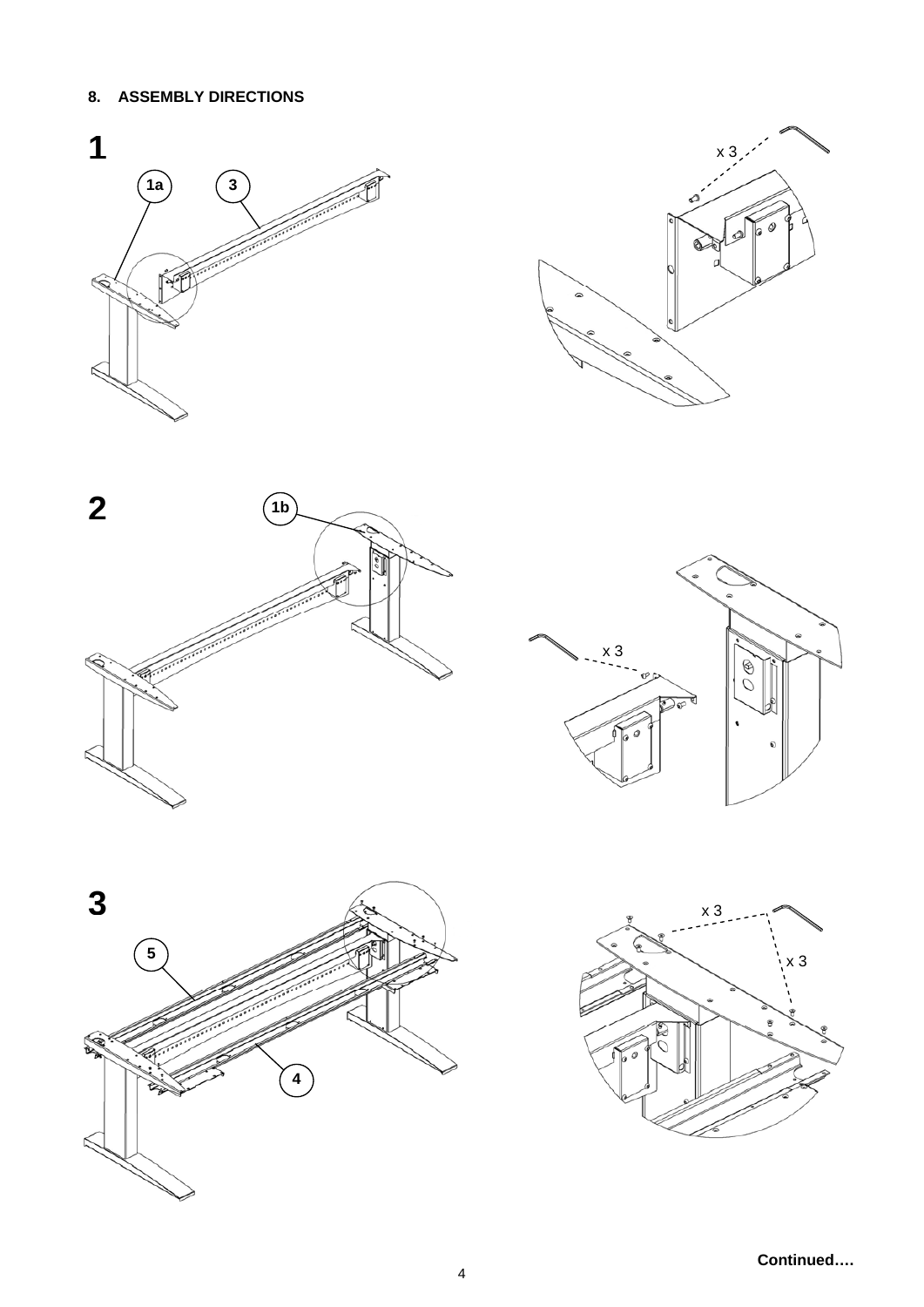## **Continued….**





**8** 

Κ